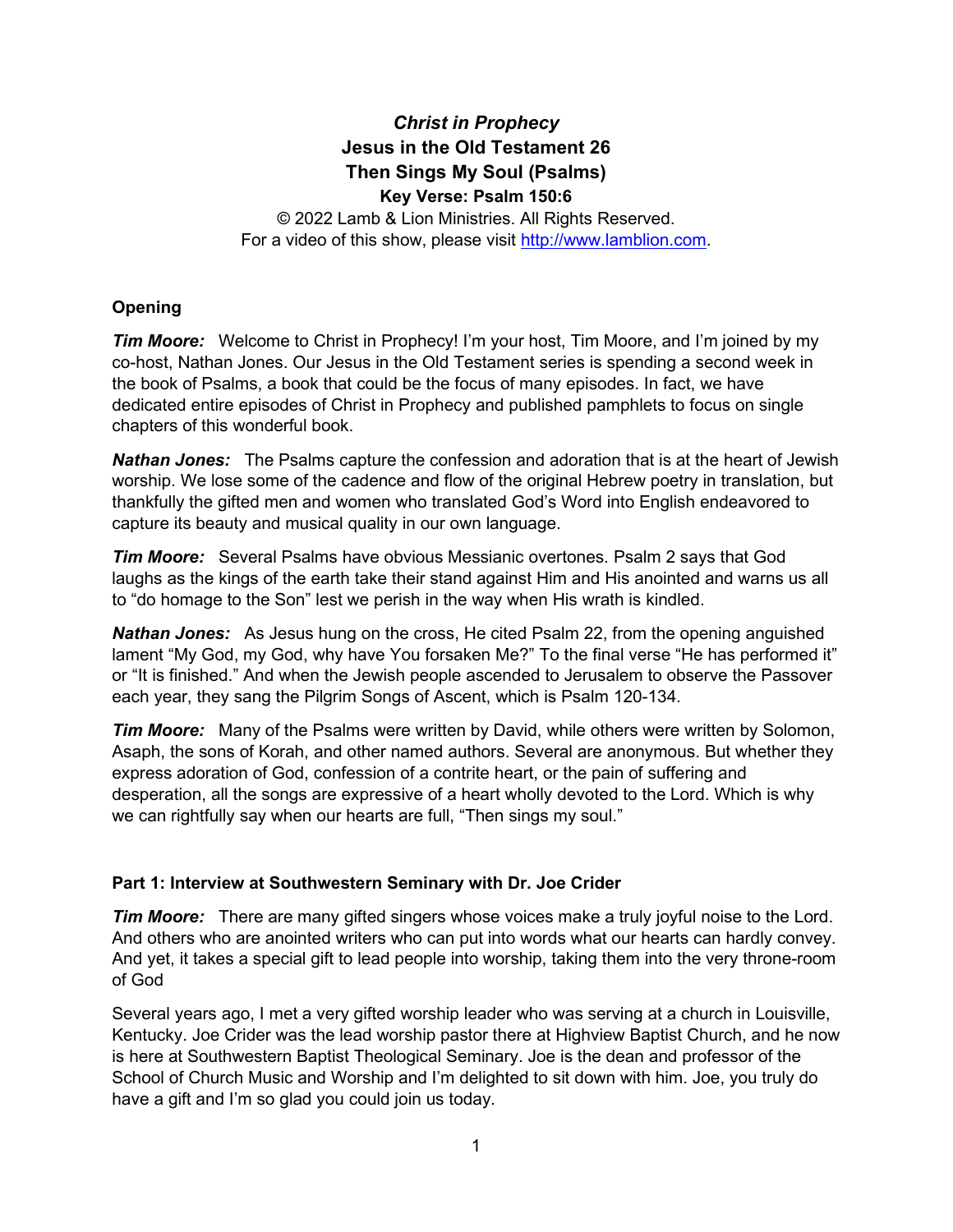*Dr. Crider:* Thanks, Tim it is an honor to be here with you.

*Tim Moore:* Well, I'll tell you what, your ability to lead, not only individuals but corporate bodies of Christ into the throne-room of God was such a tremendous blessing to me and my family. I'm reminded of the power of music. And I even found a quote from 1697, an author by the name of William Congreve penned a famous line in an almost forgotten poem. He said, "Music has charms to soothe a savage breast." And a lot of people now days think it is to soothe the savage beast, but really the idea that music can convey emotions, and ideas, and beauty that sometimes we can hardly put into words.

*Dr. Crider:* Yeah, that is exactly right. And the power of music, it is hard to overstate the power of music. And while that is absolutely core in realizing music's power. I think its also an interesting reality, and it is unusual for the dean of a school of music to say something like this, but I don't think the triune God of the universe ever intended for us to gather specifically around music, because music changes so frequency with culture. Music changes so much with people's individual tastes. And unfortunately, that is where the church has begun to separate herself within congregations, based on styles of music. I think God called us to gather around Jesus Christ who never changes, and His Word that never returns void. And when we do that, and we sing together, the music, I think becomes even that more important because it is pointing people to Jesus. It is pointing people to His Word.

*Tim Moore:* Amen. And it becomes a vehicle. Just recently in our Jesus in the Old Testament series of course we went through the book of Job. And many of you were a part of that. And in one of the earliest books of the Bible, in terms of the historical narrative of this man's life, God asks: Where were you when I laid the foundation of the world? And He said when that occurred, when He laid the foundations of the heavens and the earth, the morning stars sang together and all the sons of God shouted for joy. The idea that lyrical praise bursts from our hearts at moments of worship is absolutely biblical.

*Dr. Crider:* That's exactly right. And the amazing aspect of this is, that music, God's gift to us through the gift of music is what affords our congregations that one voice of response, not to a particular sound, or not to a particular leader, or not to a particular instrument, but it affords us the ability to articular together, in one moment, at one time in a beautiful way our response to Jesus in worship. And when that happens we begin to realize the power of music. Because I will tell you Tim, people don't usually leave Sunday mornings singing the sermon.

### *Tim Moore:* No.

*Dr. Crider:* But boy, they leave singing the songs.

*Tim Moore:* Yes, sir.

*Dr. Crider:* That's why music is so important because the truths of the Word of God, the truths of who Christ is and who we are, really are lifted into the congregation on the wings of music into the minds and the hearts of believers, for them to respond to Jesus.

#### *Tim Moore:* Amen.

*Dr. Crider:* That is a great thing.

*Tim Moore:* I think also, you mentioned something about the harmony that happens. And so, God, being triune, the Father, Son and Holy Spirit they are in perfect harmony. And so, when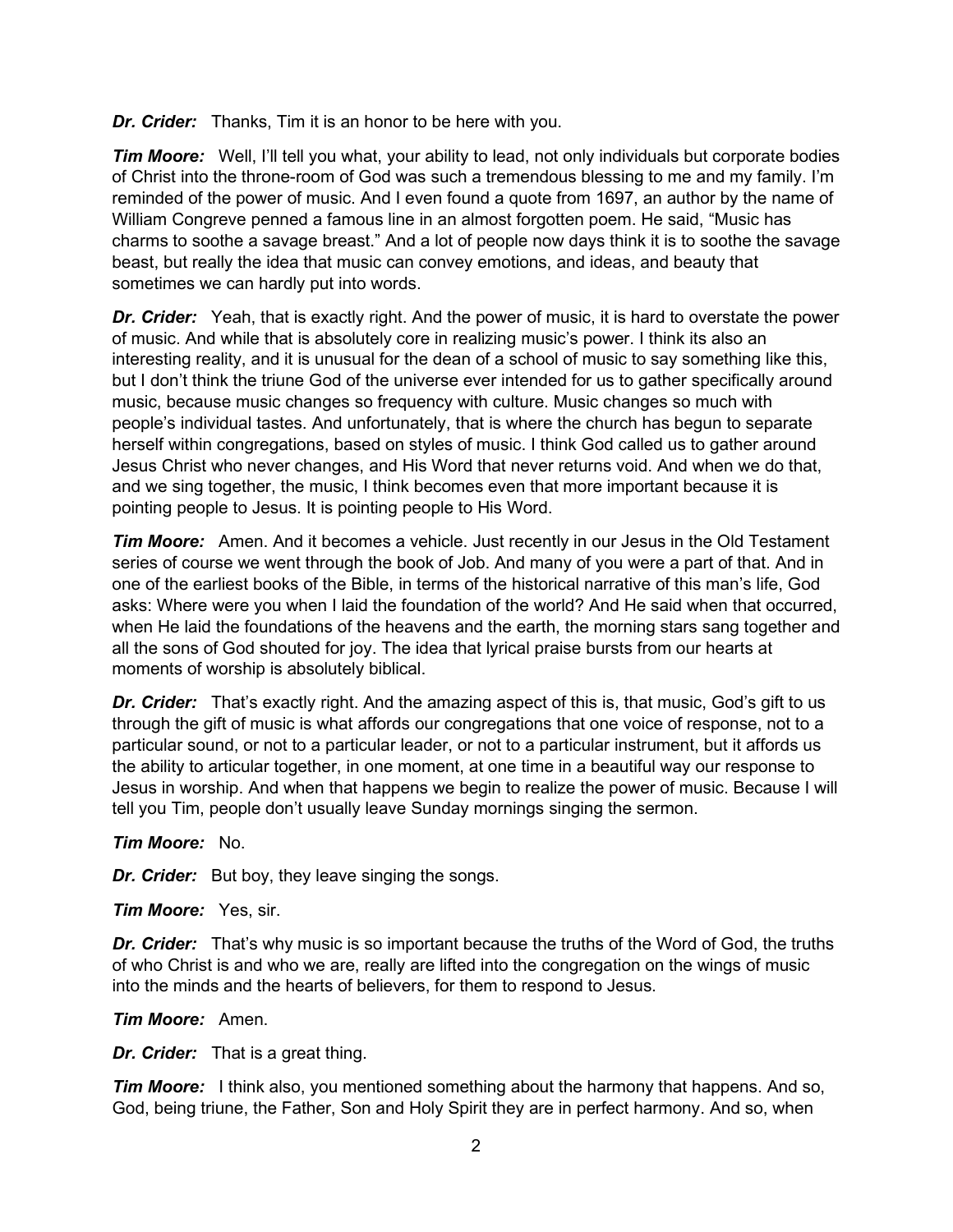our voices blend together and harmonize, and let's face it some of us are gifted, and some of us have to get a bucket to try to catch and carry a tune, but when we blend our voices together then I think we are capturing the very essence of where we should be in that relationship with God, which is focused on Him, worshipping Christ and doing it corporately.

You know the title that we have given to this episode is Then Sings my Soul, a phrase that acts as a bridge in the great hymn, "How Great Thou Art." And that hymn was made famous by George Beverly Shea who sang at every Billy Graham Crusade for many, many years. But the song itself, the hymn, actually came to America from Sweden by way of Germany and Russia. And the famous third verse, which I love, and we'll put on the screen was written by Stuart Hine, but it was transcribed quit frankly and literally from the heartfelt confessions of Ukrainian Christians as they praised the Lord. So, even this great hymn comes from a variety of backgrounds and sources, and it touches my heart every time I sing that great hymn.

*Dr. Crider:* Amen. Amen. That is an incredible story, and incredibly appropriate for today, isn't it?

### *Tim Moore:* Yes, sir.

*Dr. Crider:* As we think about the Ukrainian believers. And another thing you just said, Tim that I think is so powerful when you talked about the idea of our triune God, there is a wonderful theologian and philosopher and musician, professional musician named Jeremy Begbie. And Jeremy Begbie, one of the things that he does is he uses, as he talks about the deep truths of theology, he'll use music to help explain theology. Music to help enlighten our understanding of theology. And even the idea of the Trinity, the art of music is perhaps one of the few places in the arts where you see the idea of the Trinity, that three notes can take the same space, retain their individuality, but join into a beautiful cord.

### *Tim Moore:* Yes.

*Dr. Crider:* And you can't do that with colors because you combine yellow, and red and you get a different color, but in music it is different. There is something very powerful about music.

*Tim Moore:* I've never thought about the cord as a demonstration of the beauty and the wonder of God. That is a great illustration, Joe, I appreciate that. I will use that again. I don't know if I will remember to give you credit.

*Dr. Crider:* Give Jeremy Begbie credit.

**Tim Moore:** Okay, I'll give the Lord God credit.

*Dr. Crider:* There you go, that's good.

*Tim Moore:* Because the Holy Spirit probably laid it on his heart.

You know many Christians today, you mentioned styles of music and taste, but there is a reality that many Christians have expressed concern over preaching that is shallow, too often, and avoids the full counsel of God. That is something we talk about. We talk from Genesis from Revelation it is all the Word of God. But similarly, too sometimes Christian worship has devolved to trite repetitive choruses devoid of real biblical truth. And so, there are hymn writers, you mentioned one who is still conveying deep truths in their songs, in their music, like Keith and Kristyn Getty, they have truly a gift. How can we ensure that our churches are not only raising a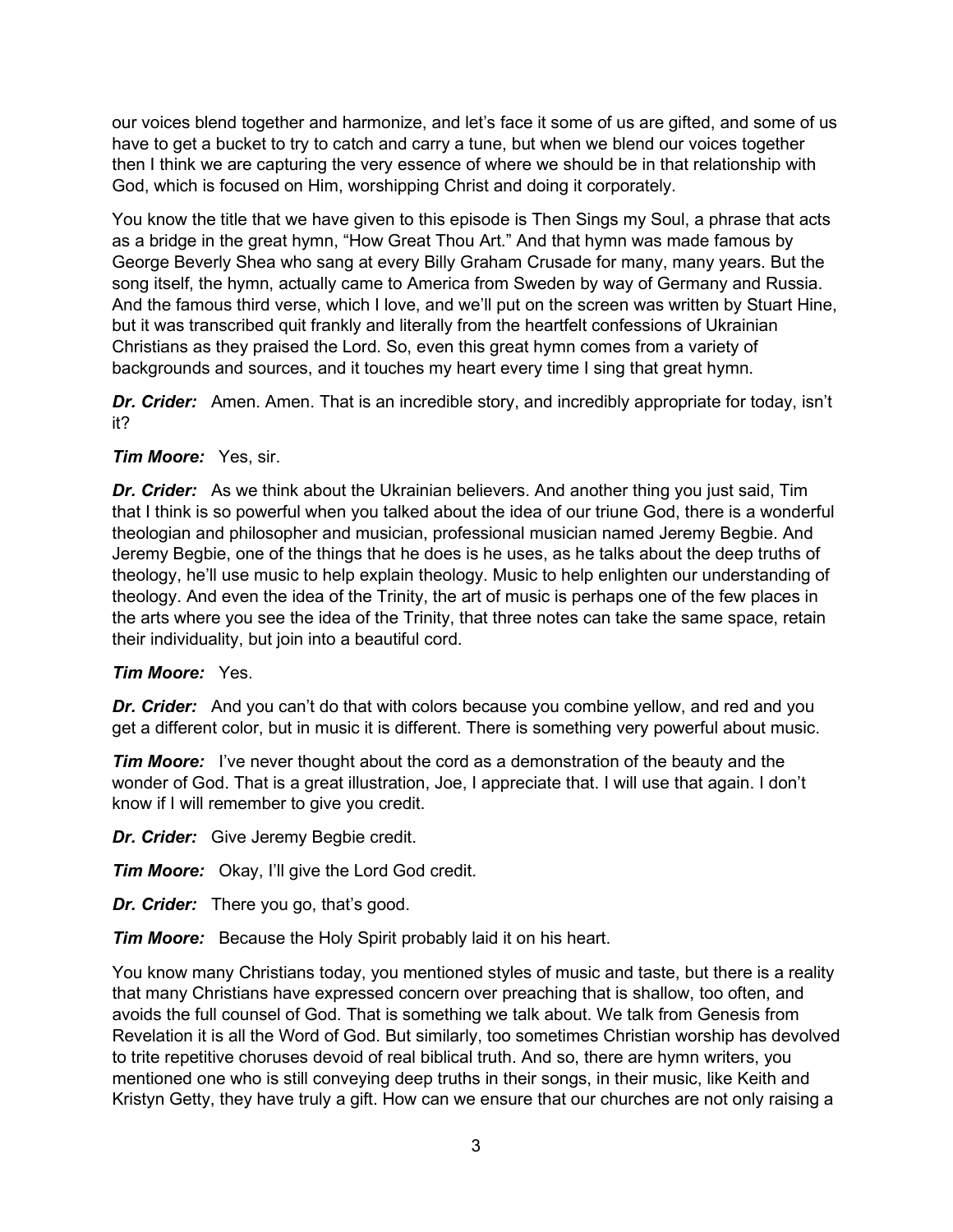joyful noise before the Lord, but they are teaching new generations of Christians the doctrine of the faith even as we exalt our soon-returning King?

*Dr. Crider:* Yeah, that is a great question, Tim, and it's a question that we are constantly putting in front of our students because of the absolute necessity. At the end of the day our times of worship are really, if you ask the question: What is at stake on Sunday mornings? And I think the answer to that question in a simplistic way is people's view of who God is. People's understanding of who Jesus is and people's understanding of who they are. And in a world that is mediated and saturated by social media and all of the other ways that people get views of God that are not accurate, we don't have time on Sunday mornings other than to be expressively biblical in what we do.

And we tell our worship students, we tell our majors who are going to be worship leaders, and worship pastors, their role is to facilitate a potentially life changing dialogue between the triune God of the universe and His redeemed. And as God reveals Himself to us, He reveals Himself most specifically through the Word of God. And therefore, as we sing, as we pray, as we even make transition statements between songs, what we are doing is forming and shaping people's ideas of who God is, and their ideas of how they view themselves. It is spiritual formation. And therefore, the text of our hymns absolutely must be clearly, and devotedly committed to the accuracy of the Word of God and to using the rubric of Scripture so that we are singing right doctrine and right theology.

And there are some wonderful new hymn writers. They are the Gettys, Matt Boswell, Matt Papa, City of Light, David Aubrey with Stored in my Heart Ministries, they are just wonderful groups now that are taking seriously, Shane and Shane, taking seriously the authority of the Word of God in their song writing.

*Tim Moore:* I absolutely agree, and amen. I'm grateful for folks like that who have been anointed with a gift of music. And you know there is something beautiful about music getting deep into our spirit, our soul. I think about Miss Ann Reagan, Dr. Reagan's wife who has since gone to be with the Lord, but she had a form of dementia, and yet when I would visit her with Dr. Reagan I could sing hymns and it would pull her back out because she had a deep recollection of how that music had impacted her. And hymns that reflect biblical truth and are set to anointed music have the ability, again, to pierce our heart and touch our spirits. Joe, what are some of your favorite songs that tend to do that?

*Dr. Crider:* You know I think that so many hymn writers, and especially Isaac Watts, basically, as we sometimes say, Christianized the Psalms in his hymns in the ways he brought Christ to the forefront in the Psalms. But we realize that even in the early days of the Reformation somebody like John Calvin had the entire Psalters set metrically to songs. And because he felt like the only thing that was worthy of God's praise in the congregation was the Word of God itself. So, for many, many, many years the Psalter is what was sung. And we are finding I think a resurgence in Psalm singing. And it is a powerful thing because we realize that what we are singing is wonderfully clear, it is wonderfully accurate. And not only the Psalms that are Psalms of praise, like Psalm 150, but even Psalms that are Psalms more of a lament.

There is a rather modern song that is based on Psalm 13. And if you look at Psalm 13 it has the question: How long, Lord? Will you forget me forever? How long will you hide your face? And at the end of this, at the end of this psalm, "But I have trusted in Your faithful love; My heart will rejoice in Your deliverance. I will sing to the Lord because He has treated me generously."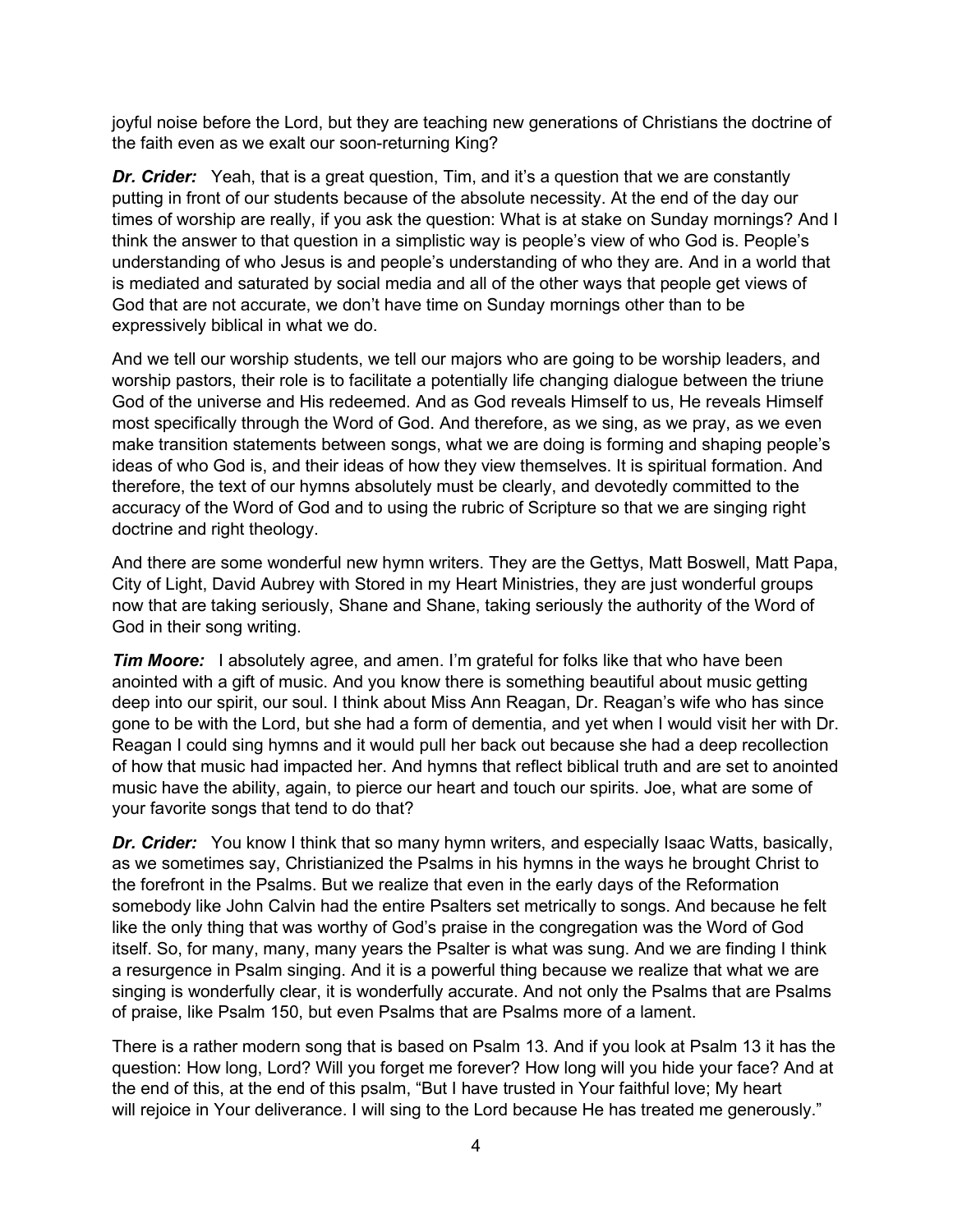Because the Psalms give us the language of our praise. They give us the vocabulary of our praise. They give us the grammar of our praise. And great song writers, great hymn writers are the ones that dive deeply into the Psalms because the Psalms are so much not only the fabric, but also in a wonderful way the resource for such great hymnody. And what a joy that must be to be able to sing the Psalms.

*Tim Moore:* Well, Psalm 13 fits so beautifully even with our ministries because one of our daily prayers is maranatha. So, one of the questions is: How long, O Lord? How long do we have to wait? And yet even as He tarries the concluding verse or verses, "While I wait I will trust in You." And so, it really captures so much of what my own personally praise would be about. Joe, I've mentioned already, and you have, so many of the songs in the Psalms that were written by David, and Asaph, and Solomon, the sons of Korah and others.

### *Dr. Crider:* And Moses.

*Tim Moore:* Yes, and Moses are purely worshipful, while others are as you said confessional. And scholars like yourself I know would categorize them into seven major types: lament, thanksgiving, enthronement, pilgrimage, royal, wisdom, and imprecatory those that seek justice by calling down God's judgment on His enemies. I wish I had the gift of writing music. I tried to write. I've done a little poetry. But I think it is a special gift. But within the sweep of human emotion, where do you see in the Psalms signposts that point to the Messiah, or even evidence of Jesus Himself within the Psalms?

*Dr. Crider:* You know that is a great question as well. And I think--I was having a conversation with Dr. Wills one day, the Dean of the School of Theology here. And he made a comment, he was being funny but he was saying that the Psalms are really a New Testament book. Now, we understand what he was meaning by that.

## *Tim Moore:* Sure.

*Dr. Crider:* But Jesus, Jesus is throughout the entire Psalter. You know I just think of Psalm 22. "My God, my God why have you abandoned me? Why are You so far from my deliverance?" The words that Jesus used on the cross. Right?

### *Tim Moore:* Amen.

*Dr. Crider:* And there are as we look at the Psalms through the lens of Christ, through the lens of who He is, I think the Psalter becomes alive. I think the Psalter has even more connection to our own lives. But here is the interesting thing, the early patristic fathers Athanasius and others, they wrote prolifically about the power of the Psalms. That there is not a human emotion, there is not a human activity, there is not anything in human life that we face or that we go through, that in some way is not articulated beautifully in the Psalms.

### *Tim Moore:* Amen.

*Dr. Crider:* And I am hoping that more and more, our churches will allow the Word of God to penetrate and saturate their services by simply reading the Psalms and singing the Psalms, because they do connect with people in ways that we could never have orchestrated. That only the Spirit of God through His perfect Word does that.

*Tim Moore:* He certainly does. And I advocate not only praying the Psalms, singing the Psalms, but using them as a source of daily Bible study and devotion.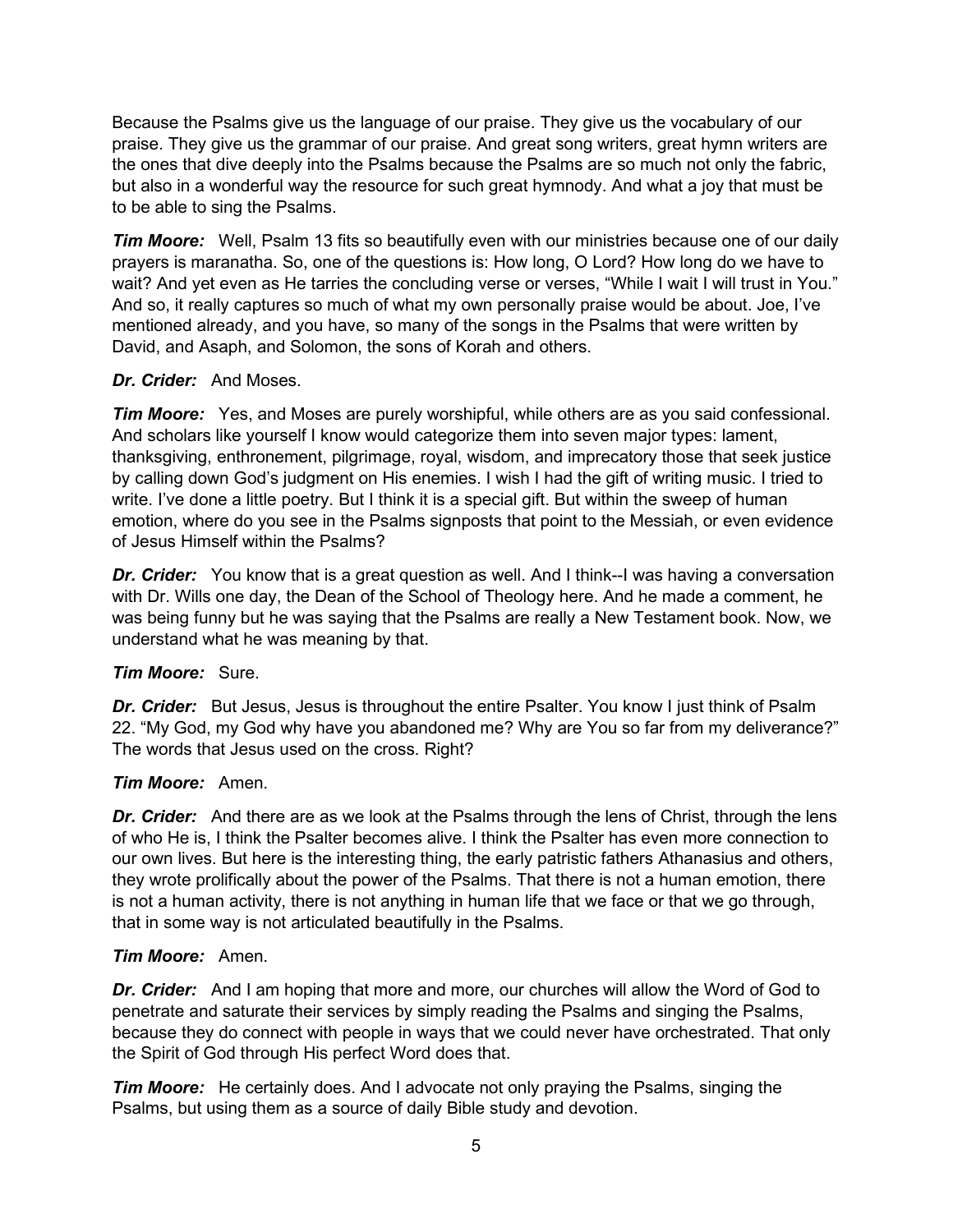#### *Dr. Crider:* Amen.

*Tim Moore:* You know Joe during the Covid Pandemic, as some call it, over the last couple of years some very heavy handed governors and government officials sought to specially silence Christian congregations. But as our title suggests the very heart of a Christian is tuned to the Lord in a way that we cannot help but burst out in song. So, how really nefarious was that effort to try to undermine corporate Christian worship?

**Dr. Crider:** Yeah, you know it is interesting that you mentioned that. I have a Chinese student, a Th.M. student right now and her father worked specifically with the persecuted house church in China. And she is doing her Th.M. thesis utilizing the book of Hebrews as a guide for persecuted churches in China to sing through and worship through persecution.

### *Tim Moore:* Wow.

*Dr. Crider:* And to gather through persecution. And the essential nature of the corporate gathering is vital to the life of the believer. And I can't think of anything that is more important for us to gather on the Lord's Day to recalibrate our minds and our hearts to what is really real, and that is the Gospel of Jesus Christ. And we do that intentionally. And that is why the Word is so important. And I'm so grateful that before the foundations of the world were laid that God knew in our rhythms of life every seven days we would need to gather. We would need to encourage one another. We would need to hear the Word. We would need to hear each other sing. Sing the truths of the Word.

*Tim Moore:* Yes, and I've heard people say, "Well, I can just study at home." And I tell them, "Really? How can you encourage others if you don't go and be a part?"

### *Dr. Crider:* That's right.

*Tim Moore:* Someone needs the encouragement you would have to offer, and to lean on one another. Well, Joe what song do you think, or songs, I don't know, best captures the joy of anticipating Jesus' soon return.

**Dr. Crider:** Oh, boy. I have people ask me questions of that. "How Great Thou Art," I think is a powerful reality of that. I'm also impressed with newer hymn writers who are looking forward to that day of Christ's return as well. We sing a newer hymn, "Yet Not I But Christ in Me," and there is a looking forward to that day. "In Christ Alone" the great Getty hymn, there is a looking forward to that day. And I could go through several older hymns as well, because you see the progression of thought in those of the reality that, yes, He will return. And I'm grateful for the hymn writers that look forward. They realize Christ's presence in our lives now, they look at the past and see His faithfulness, but we also look forward to the future.

*Tim Moore:* Always looking forward.

#### *Dr. Crider:* That's right.

*Tim Moore:* I think of great hymns like, "Joy to the World" or the "Hallelujah Chorus," you know that harken to the First Advent, but really in both cases are pointing to the glorious Second Coming.

*Dr. Crider:* Absolutely.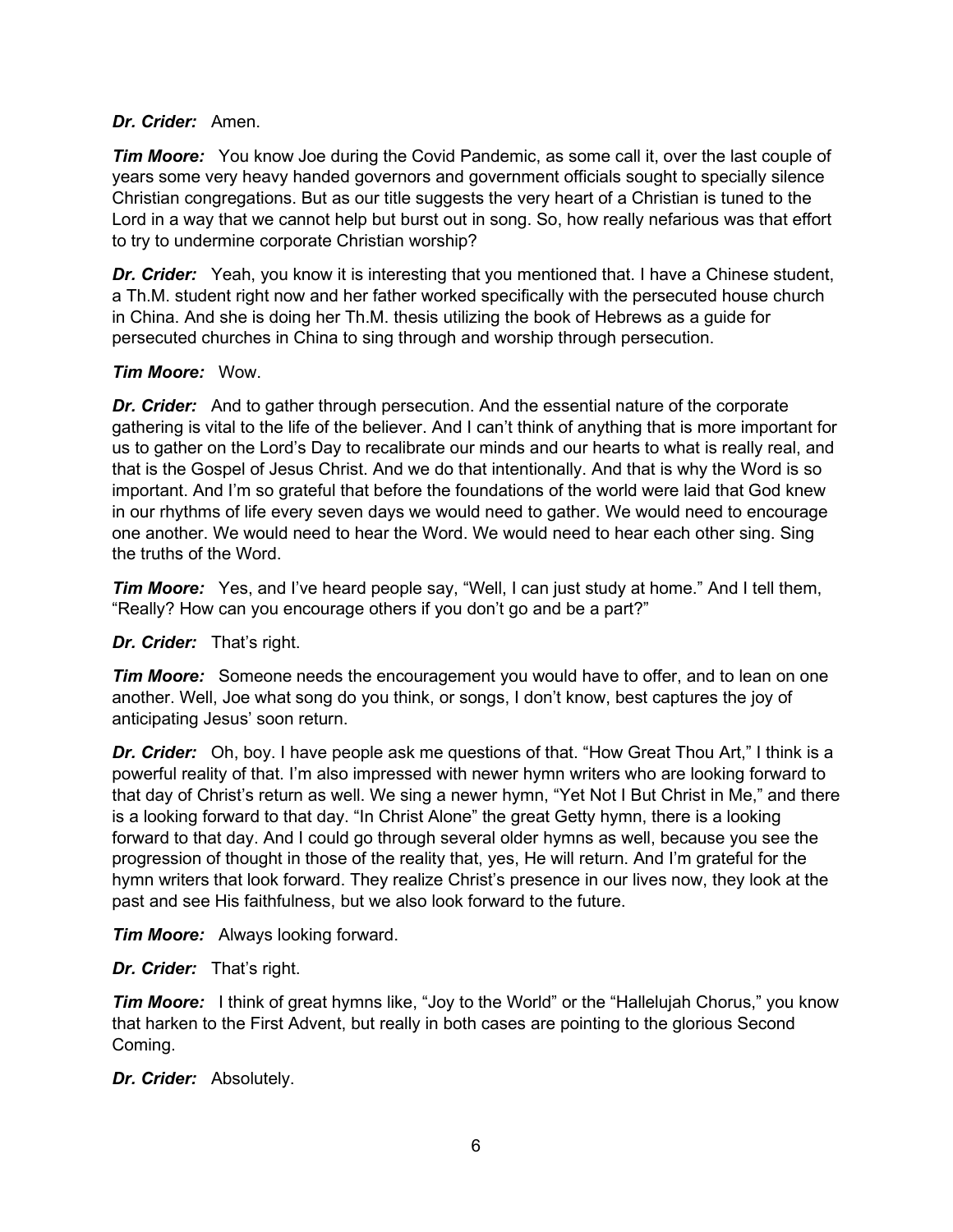*Tim Moore:* Well, Joe your heart of worship is one that has touched my life, my family's life, countless others, now students, so Dr. Joe Crider thank you for taking the time to sit down with us. I pray the Lord's blessing continues to flow, not just on you, but through you to lives that will impact the kingdom of God.

**Dr. Crider:** Thank you, Tim. And may the same be said for your ministry. I'm so grateful for you.

*Tim Moore:* Thank you, sir. Godspeed.

### **Part 2: How Then Shall We Live?**

*Tim Moore:* David was called "a man after God's own heart." In spite of his shortcomings, he was tuned to worship the Lord, which is why Jesus said that the "mouth of a good man speaks from that which fills his heart." Lest the very rocks cry out, how better to express our praise than in joyful song?

Joe Crider has written a wonderful book called "Scripture-Guided Worship." It "calls for readers to think rightfully about God based on what He has revealed about Himself in His Word, the Bible." Since worship is the act and activity of responding to, praising, and glorifying God, it is vital that we worship in spirit and in truth.

With that in mind, I'd encourage you to utilize the Psalms as a means of prayerful worship. Dr. Donald Whitney offers this helpful suggestion in his book, "Praying The Bible," on each day of the month, consider the Psalm corresponding to that day. So, on the first of the month, go to Psalm 1. If that Psalm does not resonate at that moment, go to Psalm 31, or 61, or 91, or 121. I've done that for many months and can testify that one of the Psalms corresponding to a given day of the month always touches my heart, and offers me words to raise up in prayerful worship to the Lord.

If you know a tune, sing the Psalm. If you don't, allow the Holy-Spirit inspired words of David and the other Psalmists to usher your spirit into the courts of the Almighty.

This method of praying through the Bible will offer a new way for the Psalms to bless your heart and allow you to glorify God with words He first revealed in the hearts of men inspired to write the very Word of God.

### **Closing**

*Nathan Jones:* Well, Tim, there is so much that could be said, and sung about the Psalms.

*Tim Moore:* You're absolutely right. But thankfully, God has raised up Christian men and women who have been able to put His Word to music. And others who have written beautiful hymns that reflect biblical truths.

*Nathan Jones:* Well, I love the idea of worshipping the Lord, in song and in prayer, by reciting His own Word back to Him.